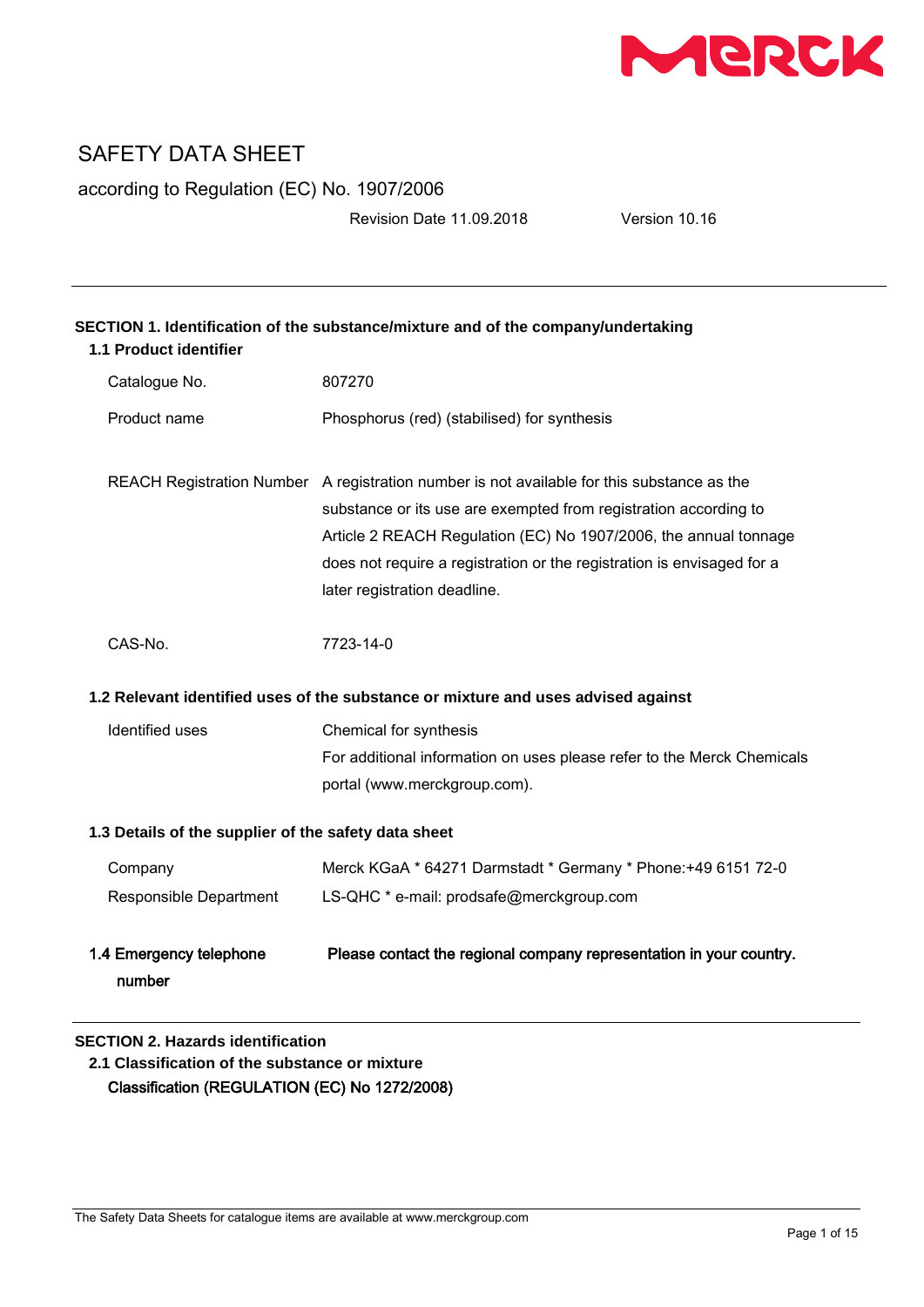## according to Regulation (EC) No. 1907/2006

Catalogue No. 607270 Product name **Phosphorus** (red) (stabilised) for synthesis

Flammable solid, Category 1, H228 Chronic aquatic toxicity, Category 3, H412

For the full text of the H-Statements mentioned in this Section, see Section 16.

#### **2.2 Label elements**

### **Labelling** (REGULATION (EC) No 1272/2008)

Hazard pictograms



Signal word Danger

Hazard statements H228 Flammable solid. H412 Harmful to aquatic life with long lasting effects.

#### Precautionary statements

Prevention

P210 Keep away from heat/sparks/open flames/hot surfaces. No smoking.

P273 Avoid release to the environment.

 **Reduced labelling (≤125 ml)** Hazard pictograms



 Signal word Danger

 Hazard statements H412 Harmful to aquatic life with long lasting effects.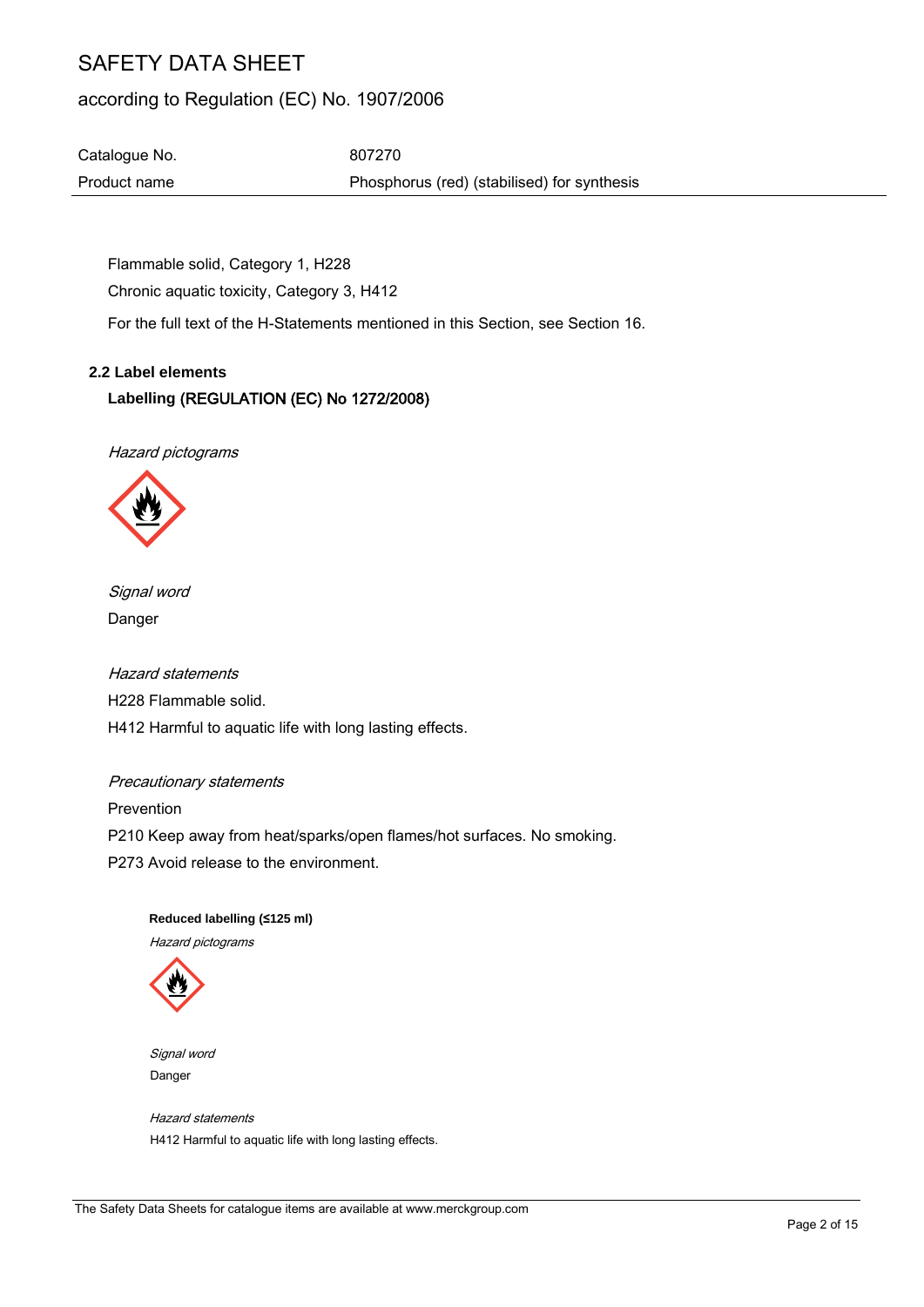### according to Regulation (EC) No. 1907/2006

Catalogue No. 607270 Product name Phosphorus (red) (stabilised) for synthesis

Index-No. 015-002-00-7

#### **2.3 Other hazards**

None known.

#### **SECTION 3. Composition/information on ingredients 3.1 Substance**

| Formula    | P(Hill)      |
|------------|--------------|
| Index-No.  | 015-002-00-7 |
| EC-No.     | 231-768-7    |
| Molar mass | 30,97 g/mol  |

#### **Hazardous components (REGULATION (EC) No 1272/2008)**

Chemical name (Concentration) CAS-No. Registration number Classification red phosphorus (>= 50 % - <= 100 % ) 7723-14-0 \*)

Flammable solid, Category 1, H228 Chronic aquatic toxicity, Category 3, H412

\*) A registration number is not available for this substance as the substance or its use are exempted from registration according to Article 2 REACH Regulation (EC) No 1907/2006, the annual tonnage does not require a registration or the registration is envisaged for a later registration deadline.

For the full text of the H-Statements mentioned in this Section, see Section 16.

#### **3.2 Mixture**

Not applicable

#### **SECTION 4. First aid measures**

#### **4.1 Description of first aid measures**

After inhalation: fresh air.

In case of skin contact: Take off immediately all contaminated clothing. Rinse skin with water/ shower.

The Safety Data Sheets for catalogue items are available at www.merckgroup.com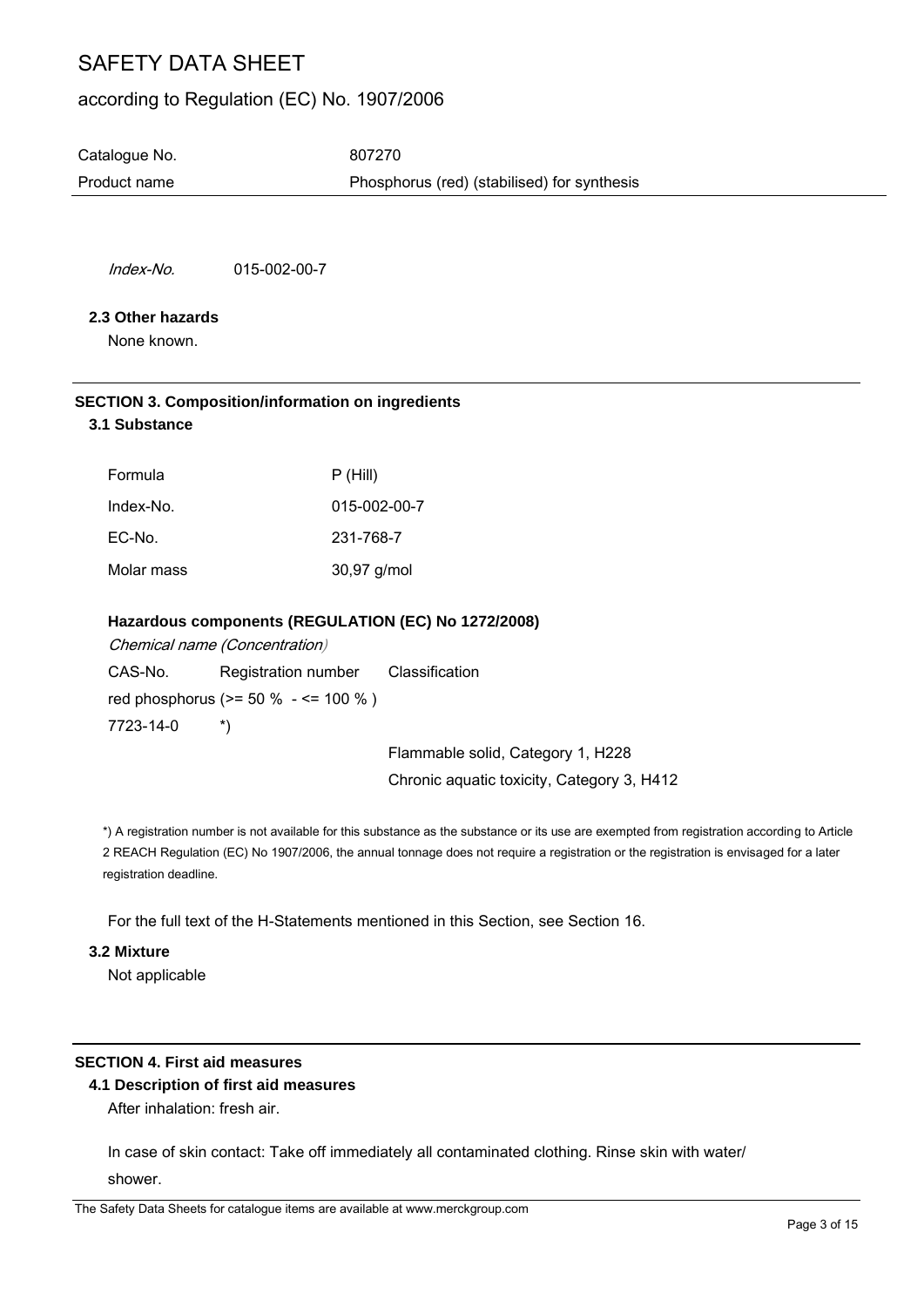## according to Regulation (EC) No. 1907/2006

Catalogue No. 607270 Product name Phosphorus (red) (stabilised) for synthesis

After eye contact: rinse out with plenty of water. Remove contact lenses.

After swallowing: make victim drink water (two glasses at most). Consult doctor if feeling unwell.

Subsequently administer: activated charcoal (20 - 40 g in 10% slurry).

# **4.2 Most important symptoms and effects, both acute and delayed**

irritant effects

**4.3 Indication of any immediate medical attention and special treatment needed**

No information available.

#### **SECTION 5. Firefighting measures**

#### **5.1 Extinguishing media**

Suitable extinguishing media Foam, Water, Sand

Unsuitable extinguishing media Carbon dioxide (CO2)

#### **5.2 Special hazards arising from the substance or mixture**

Combustible.

Risk of dust explosion.

Avoid shock and friction.

Development of hazardous combustion gases or vapours possible in the event of fire.

Fire may cause evolution of:

Oxides of phosphorus, phosphines

#### **5.3 Advice for firefighters**

Special protective equipment for firefighters In the event of fire, wear self-contained breathing apparatus.

### Further information

Cool closed containers exposed to fire with water spray.

Suppress (knock down) gases/vapours/mists with a water spray jet. Prevent fire extinguishing water from contaminating surface water or the ground water system.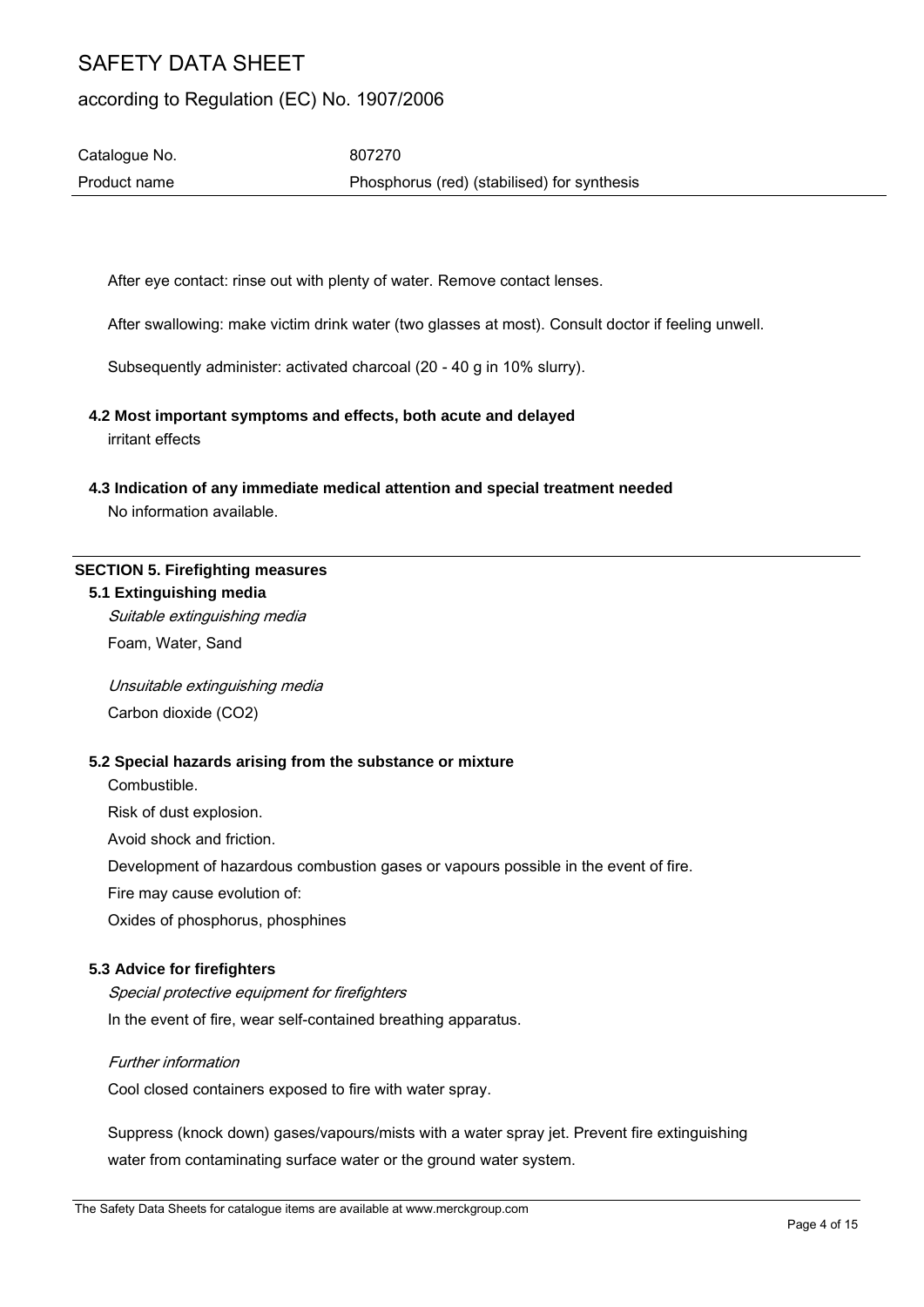### according to Regulation (EC) No. 1907/2006

Catalogue No. 607270 Product name Phosphorus (red) (stabilised) for synthesis

#### **SECTION 6. Accidental release measures**

**6.1 Personal precautions, protective equipment and emergency procedures** Advice for non-emergency personnel: Avoid inhalation of dusts. Avoid substance contact. Ensure adequate ventilation. Keep away from heat and sources of ignition. Evacuate the danger area, observe emergency procedures, consult an expert.

Advice for emergency responders:

Protective equipment see section 8.

#### **6.2 Environmental precautions**

Do not let product enter drains. Risk of explosion.

#### **6.3 Methods and materials for containment and cleaning up**

Cover drains. Collect, bind, and pump off spills. Observe possible material restrictions (see sections 7 and 10). Take up dry. Dispose of properly. Clean up affected area. Avoid generation of dusts.

#### **6.4 Reference to other sections**

Indications about waste treatment see section 13.

#### **SECTION 7. Handling and storage 7.1 Precautions for safe handling**

Advice on safe handling Observe label precautions.

#### Advice on protection against fire and explosion

Keep away from open flames, hot surfaces and sources of ignition. Take precautionary measures against static discharge.

Hygiene measures

Change contaminated clothing. Wash hands after working with substance.

### **7.2 Conditions for safe storage, including any incompatibilities**

Storage conditions

Dry.

The Safety Data Sheets for catalogue items are available at www.merckgroup.com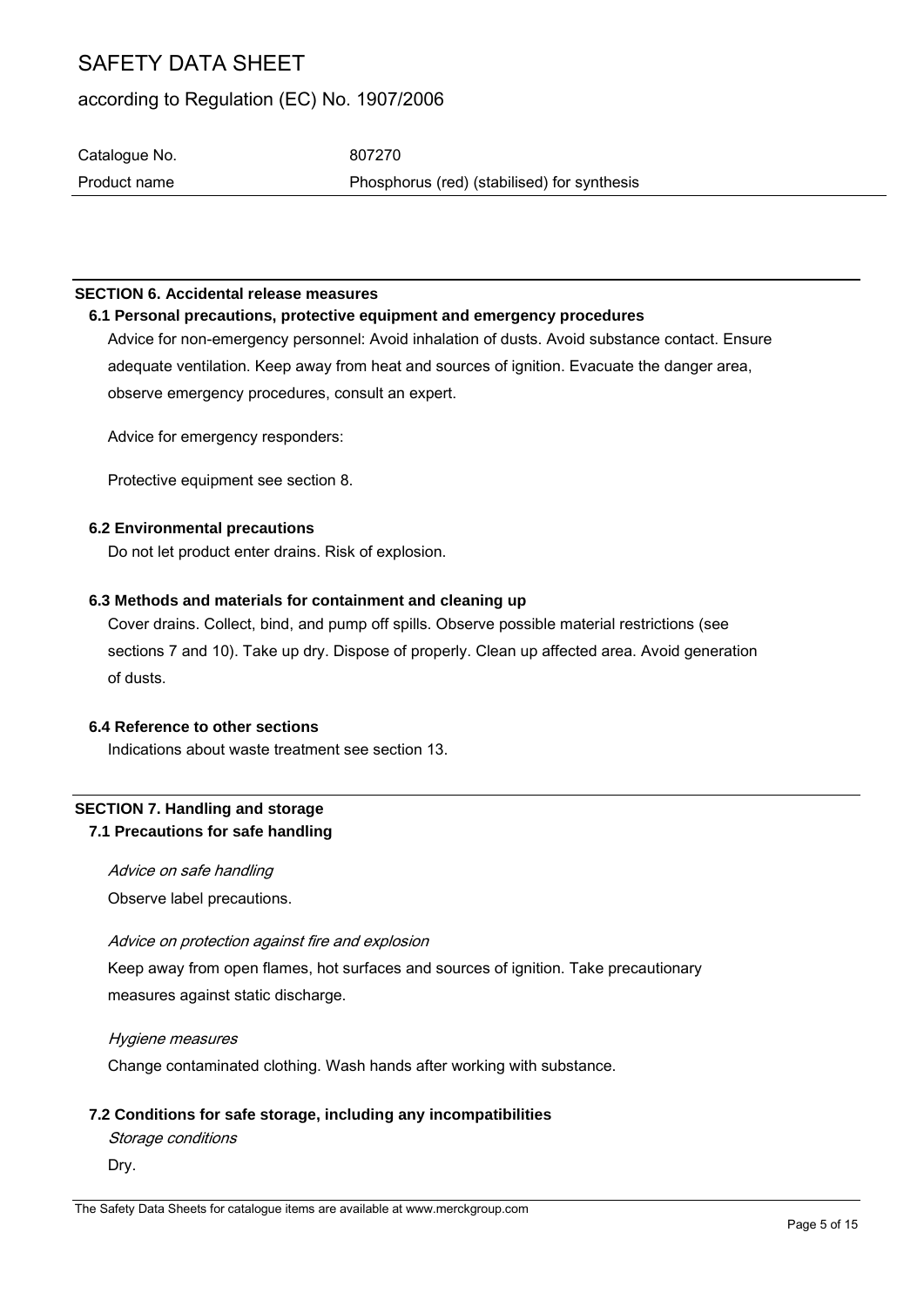### according to Regulation (EC) No. 1907/2006

Catalogue No. 607270 Product name Phosphorus (red) (stabilised) for synthesis

Tightly closed. Keep away from heat and sources of ignition.

Recommended storage temperature see product label.

#### **7.3 Specific end use(s)**

Apart from the uses mentioned in section 1.2 no other specific uses are stipulated.

## **SECTION 8. Exposure controls/personal protection**

#### **8.1 Control parameters**

#### **8.2 Exposure controls**

#### Engineering measures

Technical measures and appropriate working operations should be given priority over the use of personal protective equipment.

See section 7.1.

#### **Individual protection measures**

Protective clothing needs to be selected specifically for the workplace, depending on concentrations and quantities of the hazardous substances handled. The chemical resistance of the protective equipment should be enquired at the respective supplier.

Eye/face protection

Safety glasses

Hand protection

full contact:

|                 | Glove material:     | Nitrile rubber      |
|-----------------|---------------------|---------------------|
|                 | Glove thickness:    | $0,11$ mm           |
|                 | Break through time: | > 480 min           |
| splash contact: |                     |                     |
|                 | Glove material:     | Nitrile rubber      |
|                 | Glove thickness:    | $0.11 \, \text{mm}$ |
|                 | Break through time: | > 480 min           |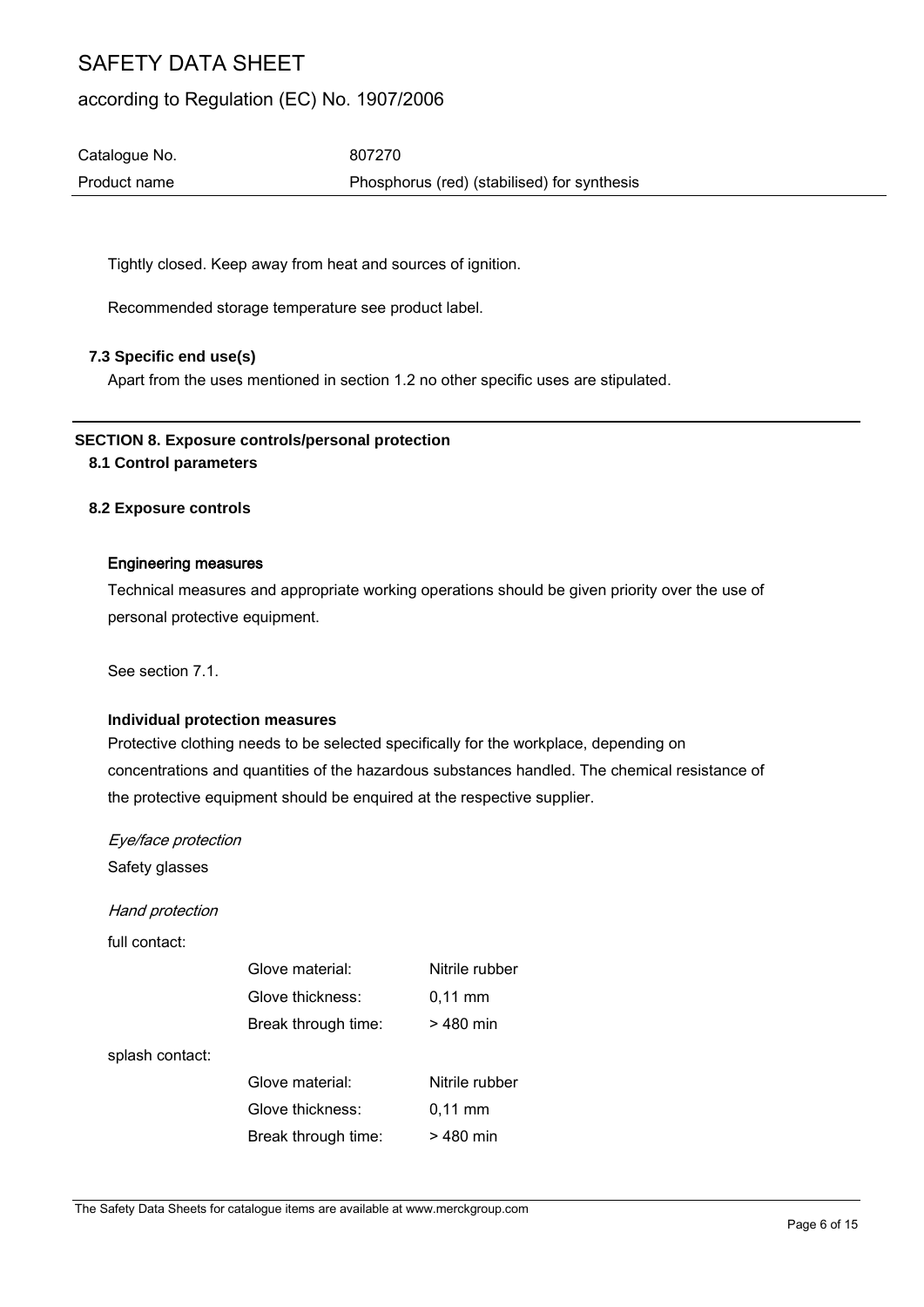according to Regulation (EC) No. 1907/2006

| Catalogue No. | 807270                                      |
|---------------|---------------------------------------------|
| Product name  | Phosphorus (red) (stabilised) for synthesis |

The protective gloves to be used must comply with the specifications of EC Directive 89/686/EEC and the related standard EN374, for example KCL 741 Dermatril® L (full contact), KCL 741 Dermatril® L (splash contact).

The breakthrough times stated above were determined by KCL in laboratory tests acc. to EN374 with samples of the recommended glove types.

This recommendation applies only to the product stated in the safety data sheet $\langle \rangle$ , $\langle \rangle$  supplied by us and for the designated use. When dissolving in or mixing with other substances and under conditions deviating from those stated in EN374 please contact the supplier of CE-approved gloves (e.g. KCL GmbH, D-36124 Eichenzell, Internet: www.kcl.de).

Other protective equipment protective clothing

#### Respiratory protection

required when dusts are generated.

Recommended Filter type: Filter P 2 (acc. to DIN 3181) for solid and liquid particles of harmful substances

The entrepeneur has to ensure that maintenance, cleaning and testing of respiratory protective devices are carried out according to the instructions of the producer. These measures have to be properly documented.

#### Environmental exposure controls

Do not let product enter drains. Risk of explosion.

#### **SECTION 9. Physical and chemical properties 9.1 Information on basic physical and chemical properties**

| Form            | powder                    |
|-----------------|---------------------------|
| Colour          | dark red                  |
| Odour           | weak characteristic odour |
| Odour Threshold | No information available. |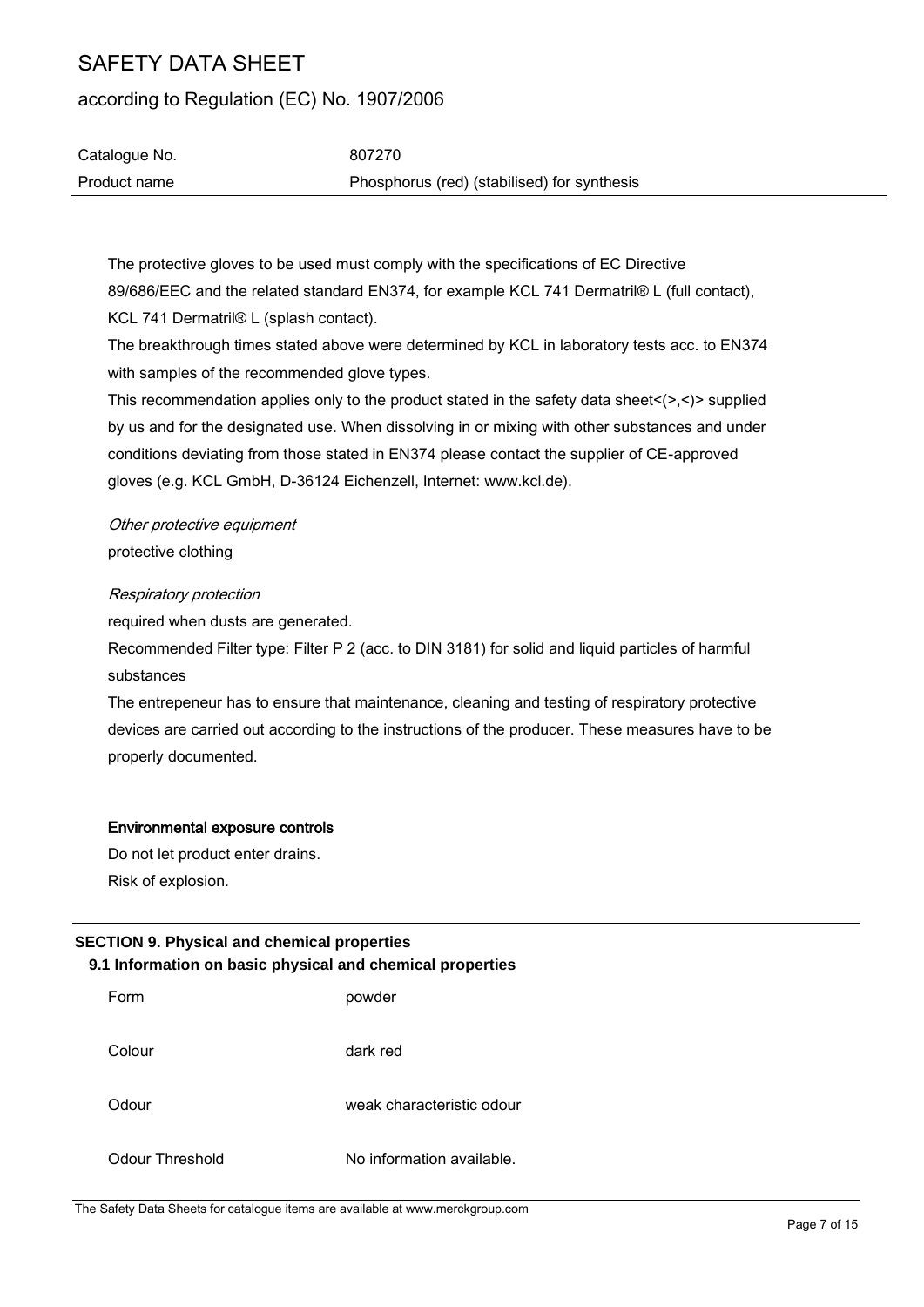## according to Regulation (EC) No. 1907/2006

| Catalogue No.                              | 807270                                                                |
|--------------------------------------------|-----------------------------------------------------------------------|
| Product name                               | Phosphorus (red) (stabilised) for synthesis                           |
|                                            |                                                                       |
| pH                                         | No information available.                                             |
| Melting point                              | 585 °C                                                                |
| Boiling point                              | No information available.                                             |
| Flash point                                | No information available.                                             |
| Evaporation rate                           | No information available.                                             |
| Flammability (solid, gas)                  | The substance or mixture is a flammable solid with the<br>category 1. |
| Lower explosion limit                      | No information available.                                             |
| Upper explosion limit                      | No information available.                                             |
| Vapour pressure                            | $< 0,1$ hPa<br>at 20 $^{\circ}$ C                                     |
| Relative vapour density                    | No information available.                                             |
| Density                                    | $2,2$ g/cm $3$                                                        |
| Relative density                           | No information available.                                             |
| Water solubility                           | at 20 °C<br>insoluble                                                 |
| Partition coefficient: n-<br>octanol/water | No information available.                                             |
| Auto-ignition temperature                  | No information available.                                             |
| Decomposition temperature                  | No information available.                                             |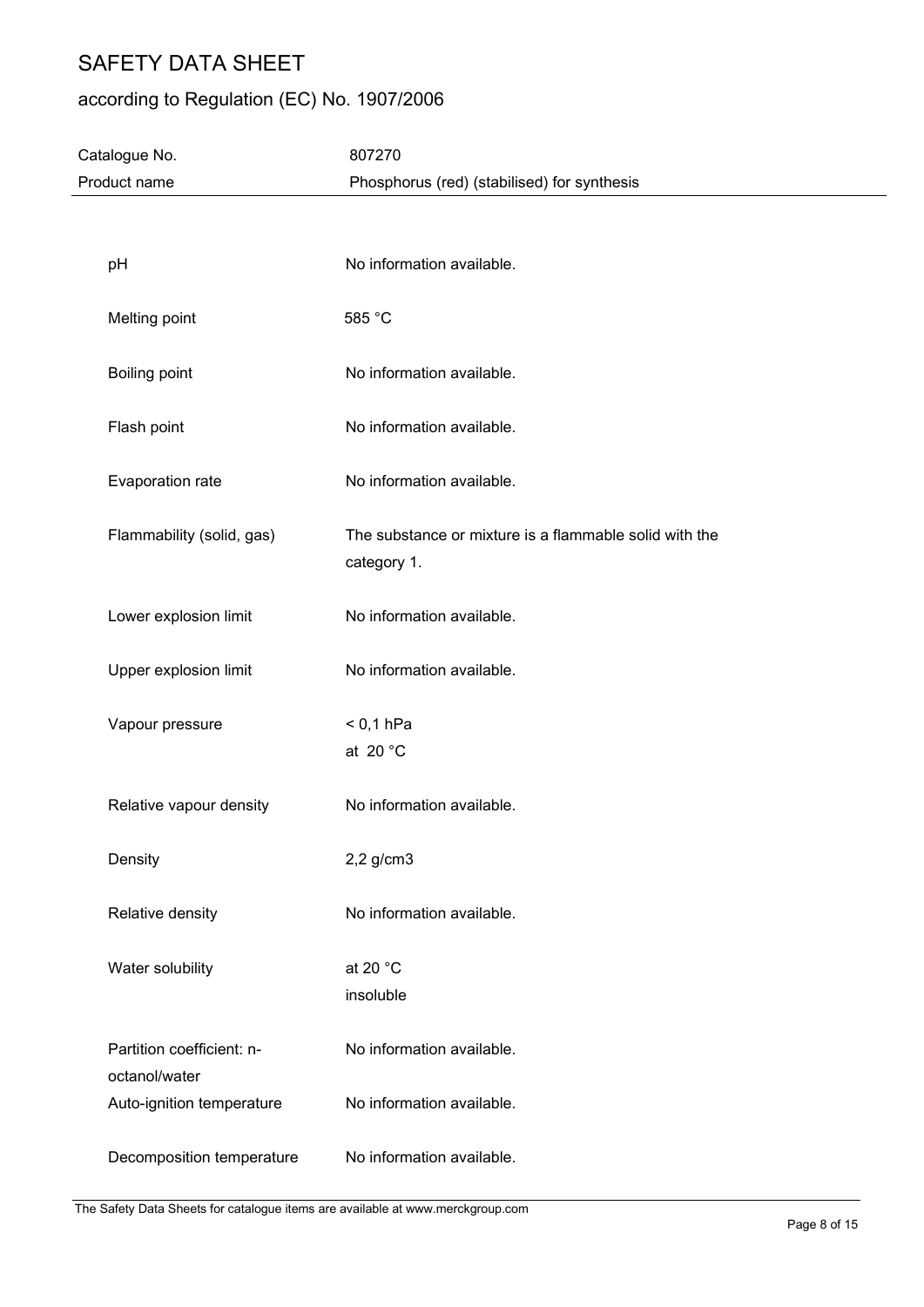## according to Regulation (EC) No. 1907/2006

| Catalogue No.               | 807270                                      |
|-----------------------------|---------------------------------------------|
| Product name                | Phosphorus (red) (stabilised) for synthesis |
|                             |                                             |
| Viscosity, dynamic          | No information available.                   |
| <b>Explosive properties</b> | Not classified as explosive.                |
| Oxidizing properties        | none                                        |
| 9.2 Other data              |                                             |
| Sublimation point           | 416 °C                                      |
|                             | at 1.013 hPa                                |
| Ignition temperature        | 260 °C                                      |
| <b>Bulk density</b>         | 1.100 kg/m3                                 |

#### **SECTION 10. Stability and reactivity**

#### **10.1 Reactivity**

danger of spontaneous combustion! Risk of dust explosion.

#### **10.2 Chemical stability**

heat-sensitive

#### **Stabilizer**

magnesium hydroxide

#### **10.3 Possibility of hazardous reactions**

Risk of explosion with:

halogenates, nitrates, bromates, chlorates, chromyl chloride, chlorosulfonic acid, halogens, iodates, perchlorates, Organic Substances

Risk of ignition or formation of inflammable gases or vapours with:

fire-promoting substances, Oxidizing agents, peroxi compounds, sulfur, nonmetallic oxyhalides, hydrogen peroxide, alkalines

#### **10.4 Conditions to avoid**

The Safety Data Sheets for catalogue items are available at www.merckgroup.com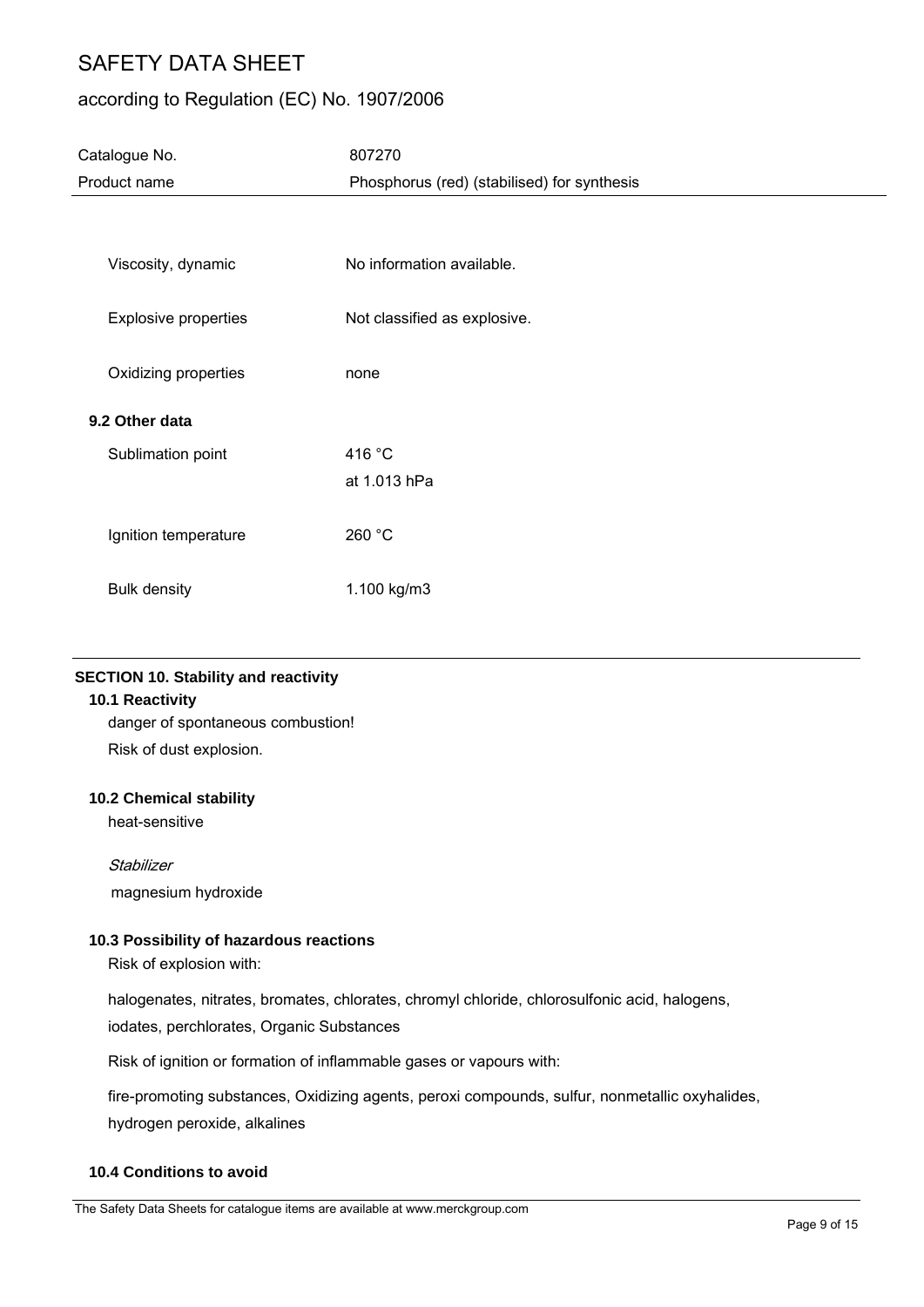### according to Regulation (EC) No. 1907/2006

Catalogue No. 607270 Product name Phosphorus (red) (stabilised) for synthesis

Avoid shock and friction. Strong heating. Exposure to moisture

#### **10.5 Incompatible materials**

no information available

#### **10.6 Hazardous decomposition products**

in the event of fire: See section 5.

### **SECTION 11. Toxicological information 11.1 Information on toxicological effects**

Acute oral toxicity LD50 Rat: > 15.000 mg/kg

(External MSDS)

Acute inhalation toxicity

Symptoms: Irritation symptoms in the respiratory tract., Possible damages:, After uptake of large quantities:, Pneumonia

Acute dermal toxicity

This information is not available.

Skin irritation

Possible damages: slight irritation

Eye irritation

Possible damages: slight irritation

Sensitisation

This information is not available.

Germ cell mutagenicity

This information is not available.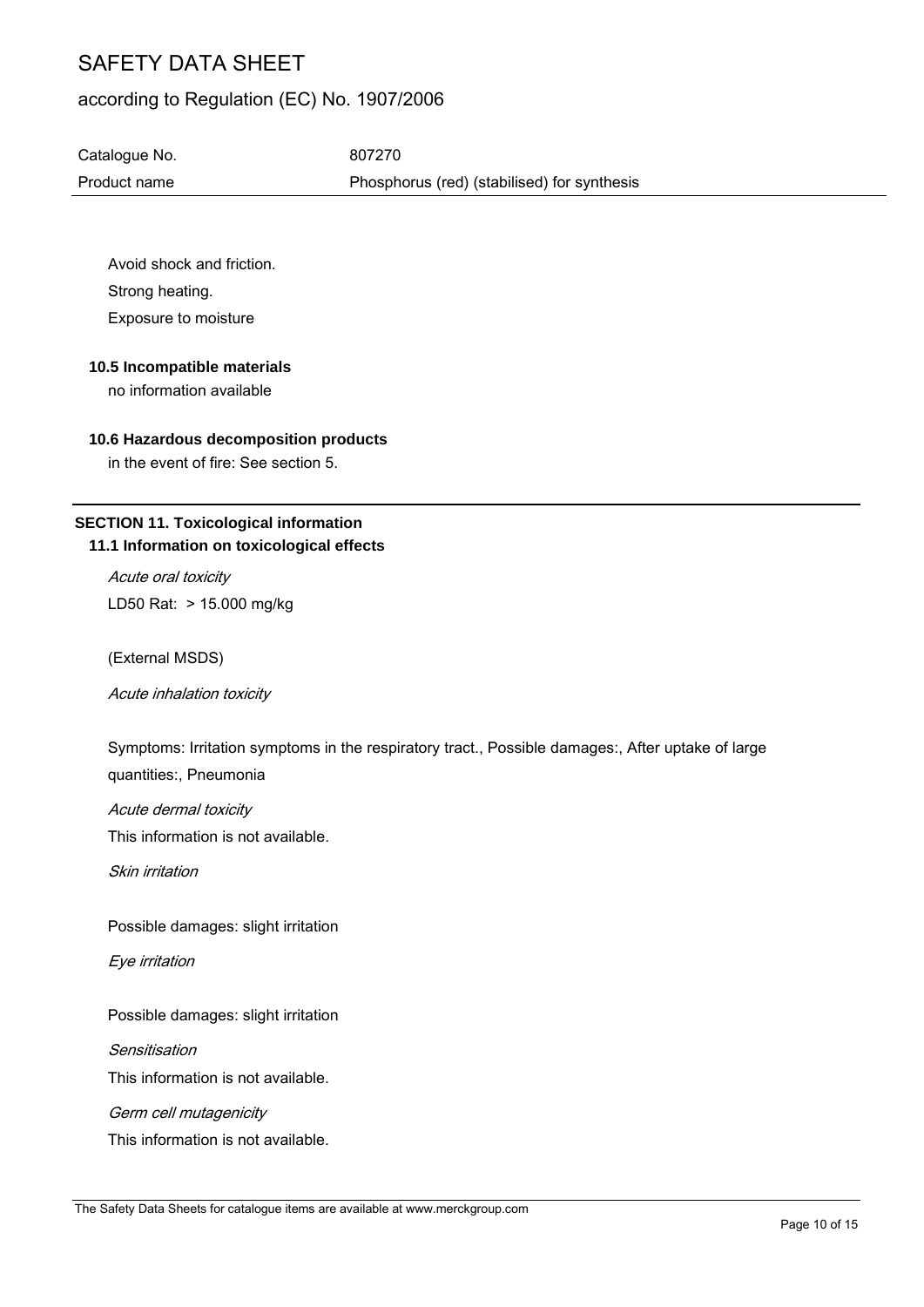## according to Regulation (EC) No. 1907/2006

Catalogue No. 607270 Product name Phosphorus (red) (stabilised) for synthesis

**Carcinogenicity** This information is not available. Reproductive toxicity This information is not available. **Teratogenicity** This information is not available. Specific target organ toxicity - single exposure This information is not available. Specific target organ toxicity - repeated exposure This information is not available. Aspiration hazard This information is not available.

#### **11.2 Further information**

However, when the product is handled appropriately, hazardous effects are unlikely to occur. Handle in accordance with good industrial hygiene and safety practice.

### **SECTION 12. Ecological information**

#### **12.1 Toxicity**

No information available.

#### **12.2 Persistence and degradability**

No information available.

#### **12.3 Bioaccumulative potential**

No information available.

#### **12.4 Mobility in soil**

No information available.

#### **12.5 Results of PBT and vPvB assessment**

PBT/vPvB assessment not available as chemical safety assessment not required/not conducted.

#### **12.6 Other adverse effects**

Additional ecological information

Discharge into the environment must be avoided.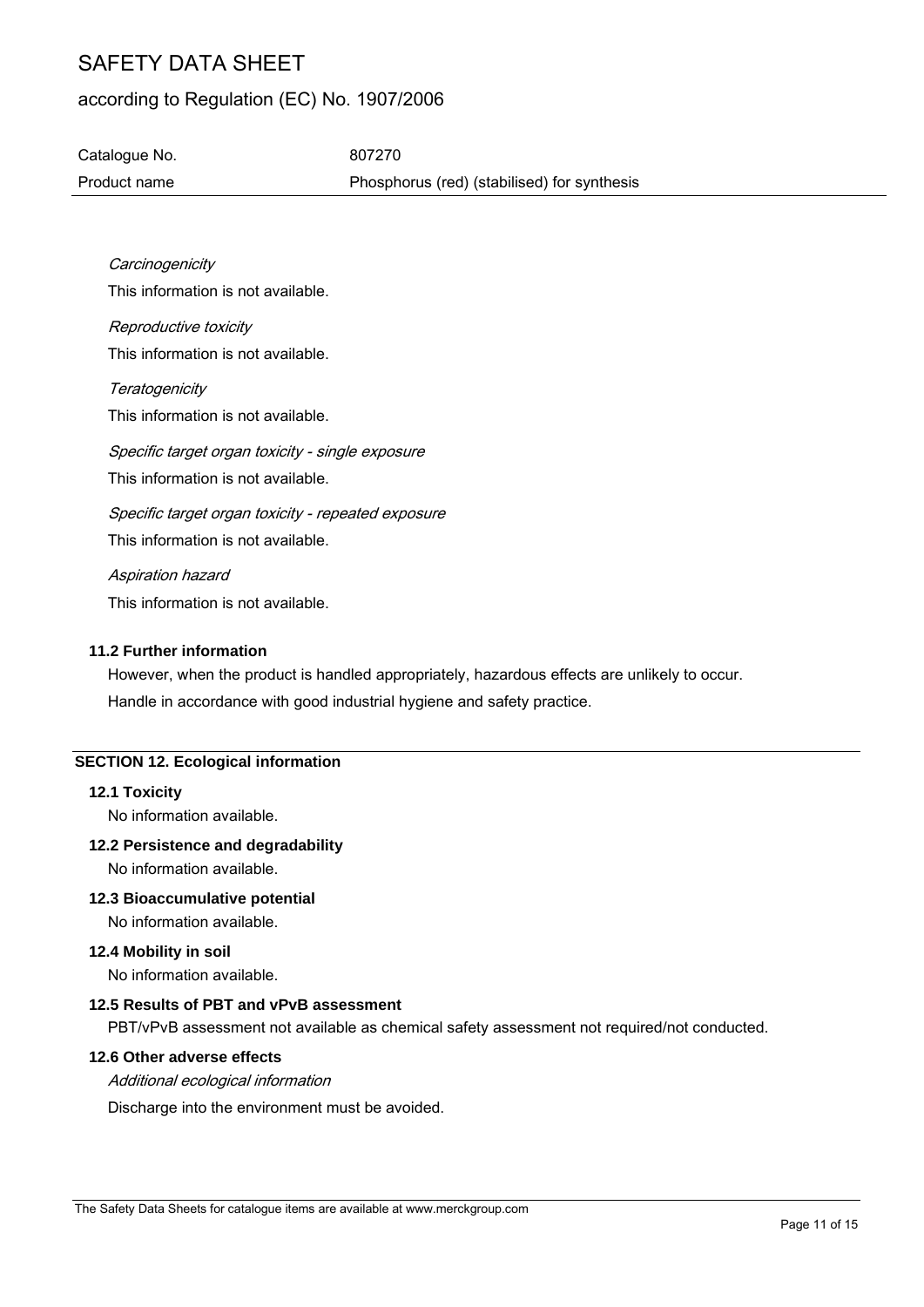## according to Regulation (EC) No. 1907/2006

Catalogue No. 607270

Product name **Phosphorus** (red) (stabilised) for synthesis

### **SECTION 13. Disposal considerations**

Waste treatment methods See www.retrologistik.com for processes regarding the return of chemicals and containers, or contact us there if you have further questions.

| <b>SECTION 14. Transport information</b> |  |
|------------------------------------------|--|
|                                          |  |

| Land transport (ADR/RID)        |                       |
|---------------------------------|-----------------------|
| 14.1 UN number                  | <b>UN 1338</b>        |
| 14.2 Proper shipping name       | PHOSPHORUS, AMORPHOUS |
| 14.3 Class                      | 4.1                   |
| 14.4 Packing group              | III                   |
| 14.5 Environmentally hazardous  | $-$                   |
| 14.6 Special precautions for    | yes                   |
| user                            |                       |
| Tunnel restriction code         | E                     |
| Inland waterway transport (ADN) |                       |
| Not relevant                    |                       |
| Air transport (IATA)            |                       |
| 14.1 UN number                  | <b>UN 1338</b>        |
| 14.2 Proper shipping name       | PHOSPHORUS, AMORPHOUS |
| 14.3 Class                      | 4.1                   |
| 14.4 Packing group              | III                   |
| 14.5 Environmentally hazardous  | --                    |
| 14.6 Special precautions for    | no                    |
| user                            |                       |
| Sea transport (IMDG)            |                       |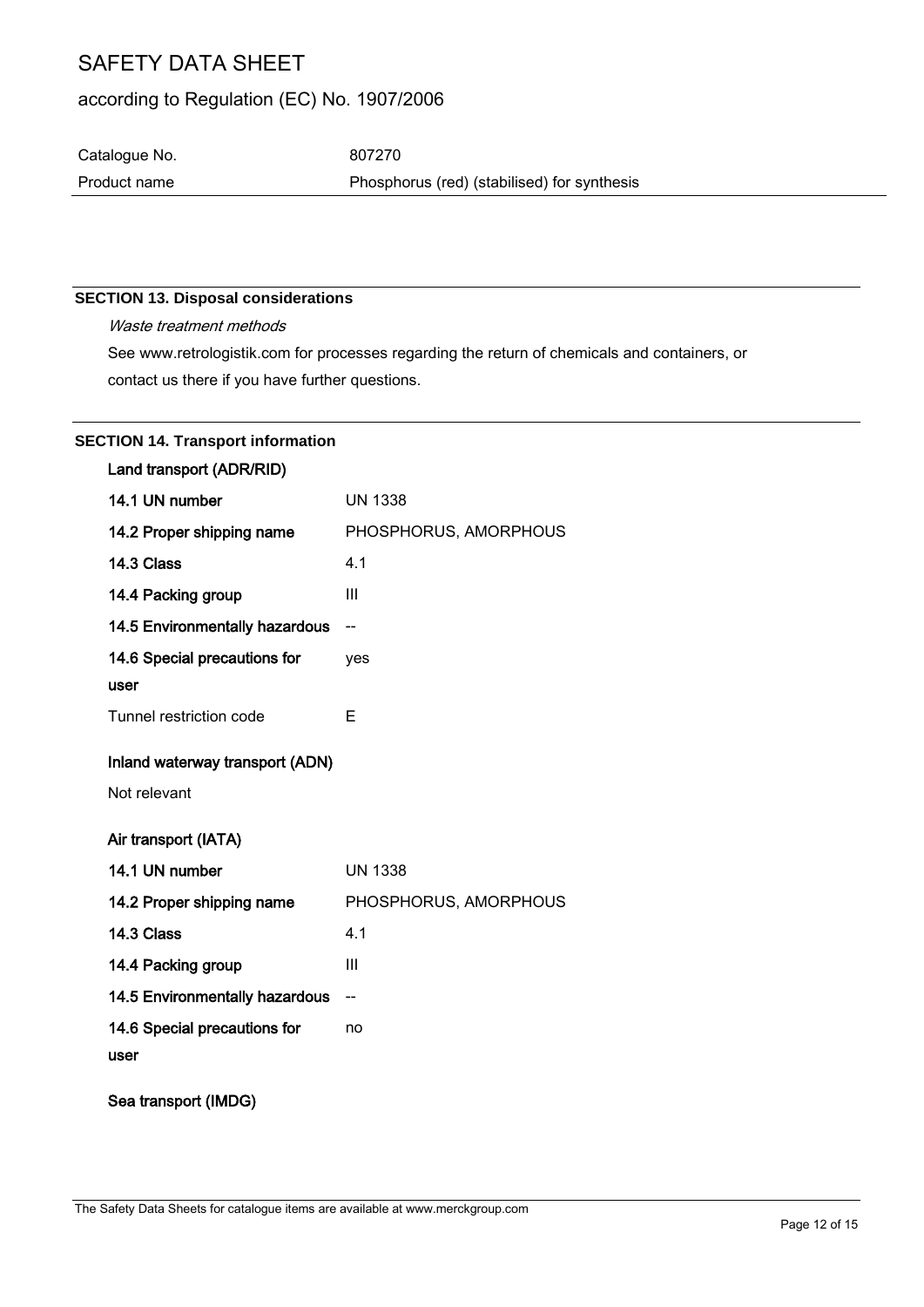### according to Regulation (EC) No. 1907/2006

| Catalogue No. | 807270                                      |
|---------------|---------------------------------------------|
| Product name  | Phosphorus (red) (stabilised) for synthesis |

| 14.1 UN number                        | <b>UN 1338</b>        |
|---------------------------------------|-----------------------|
| 14.2 Proper shipping name             | PHOSPHORUS, AMORPHOUS |
| 14.3 Class                            | 4.1                   |
| 14.4 Packing group                    | Ш                     |
| <b>14.5 Environmentally hazardous</b> |                       |
| 14.6 Special precautions for          | ves                   |
| user                                  |                       |
| FmS                                   | F-A S-G               |

#### 14.7 Transport in bulk according to Annex II of MARPOL 73/78 and the IBC Code

Not relevant

#### **SECTION 15. Regulatory information**

## **15.1 Safety, health and environmental regulations/legislation specific for the substance or mixture** EU regulations Major Accident Hazard Legislation SEVESO III Not applicable Occupational restrictions Take note of Dir 94/33/EC on the protection of young people at work. Regulation (EC) No 1005/2009 on substances that deplete the ozone layer not regulated Regulation (EC) No 850/2004 of the European Parliament and of the Council of 29 April 2004 on persistent organic pollutants and amending Directive 79/117/EEC not regulated Substances of very high concern (SVHC) This product does not contain substances of very high concern according to Regulation (EC) No 1907/2006 (REACH), Article 57 above the respective regulatory concentration limit of  $\geq 0.1$  % (w/w).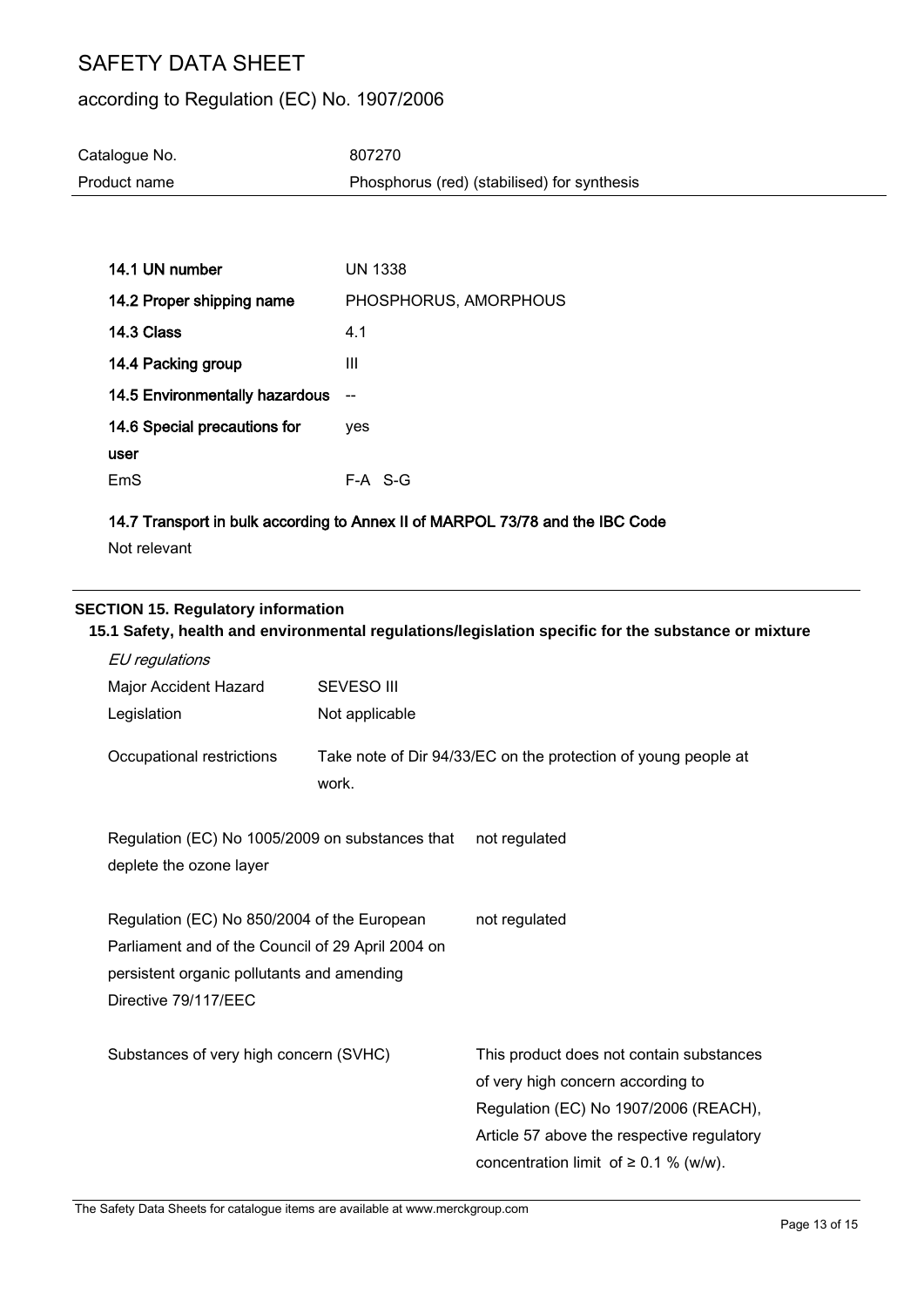### according to Regulation (EC) No. 1907/2006

| Catalogue No. | 807270                                      |
|---------------|---------------------------------------------|
| Product name  | Phosphorus (red) (stabilised) for synthesis |

*National legislation* Storage class 4.1B

#### **15.2 Chemical safety assessment**

For this product a chemical safety assessment was not carried out.

#### **SECTION 16. Other information**

#### **Full text of H-Statements referred to under sections 2 and 3.**

| H228 | Flammable solid.                                   |
|------|----------------------------------------------------|
| H412 | Harmful to aquatic life with long lasting effects. |

#### Training advice

Provide adequate information, instruction and training for operators.

#### **Labelling**

Hazard pictograms



Signal word Danger

#### Hazard statements

H228 Flammable solid. H412 Harmful to aquatic life with long lasting effects.

### Precautionary statements

Prevention P210 Keep away from heat/sparks/open flames/hot surfaces. No smoking. P273 Avoid release to the environment. Response P370 + P378 In case of fire: Use powder for extinction.